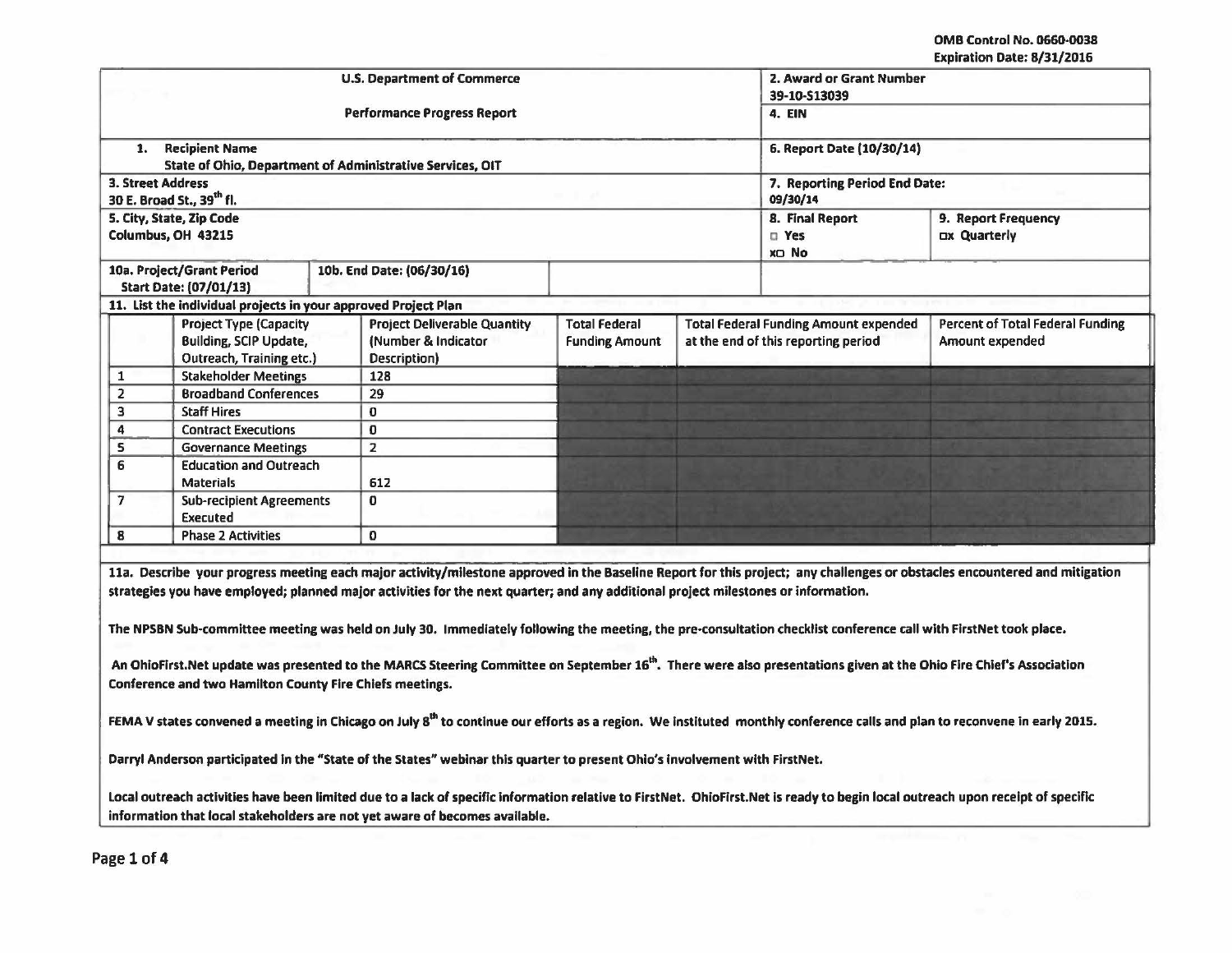I I

We negotiated scope of work for Phase One of the grant with the preferred bidder on the RFQ. Their plan of action will be presented November 12<sup>th</sup> to the NPSBN Subcommittee.

We continue to work with the Department of Administrative Services Office of Information Technology and our contractor Keith Singleton on the launch of the OhioFirst.Net website. This has been a challenge due to policy restrictions by the state.

SLIGP staff attended APCO International in New Orleans.

11b. If the project team anticipates requesting any changes to the approved Baseline Report in the next quarter, describe those below. Note that any substantive changes to the Baseline Report must be approved by the Department of Commerce before implementation. Not as of this date.

llc. Provide any other Information that would be useful to NTIA as it assesses this project's progress.

We will have our pre-consultation conference call July 30<sup>th</sup> at 11:30 a.m. We will send in our checklist in September and request our initial consultation in the later half of November.

lld. Describe any success stories or best practices you have identified. Please be as specific as possible.

12. Personnel

12a. If the project is not fully staffed, describe how any lack of staffing may impact the project's time line and when the project will be fully staffed.

So far, the current permanent SLIGP staff have been able to complete necessary projects and tasks. This is primarily due to the fact that outreach has slowed down a great deal awaiting information/progress from FirstNet.

12b. Staffing Table

| <b>Job Title</b><br>FTE <sub>%</sub><br>____ |      | <b>Project(s) Assigned</b>            | Change    |
|----------------------------------------------|------|---------------------------------------|-----------|
| <b>SWIC</b>                                  | 0.33 | Spends 30% of FTE on SLIGP activities | continued |
|                                              |      |                                       |           |
|                                              |      |                                       |           |
|                                              |      |                                       |           |

Page 2 of 4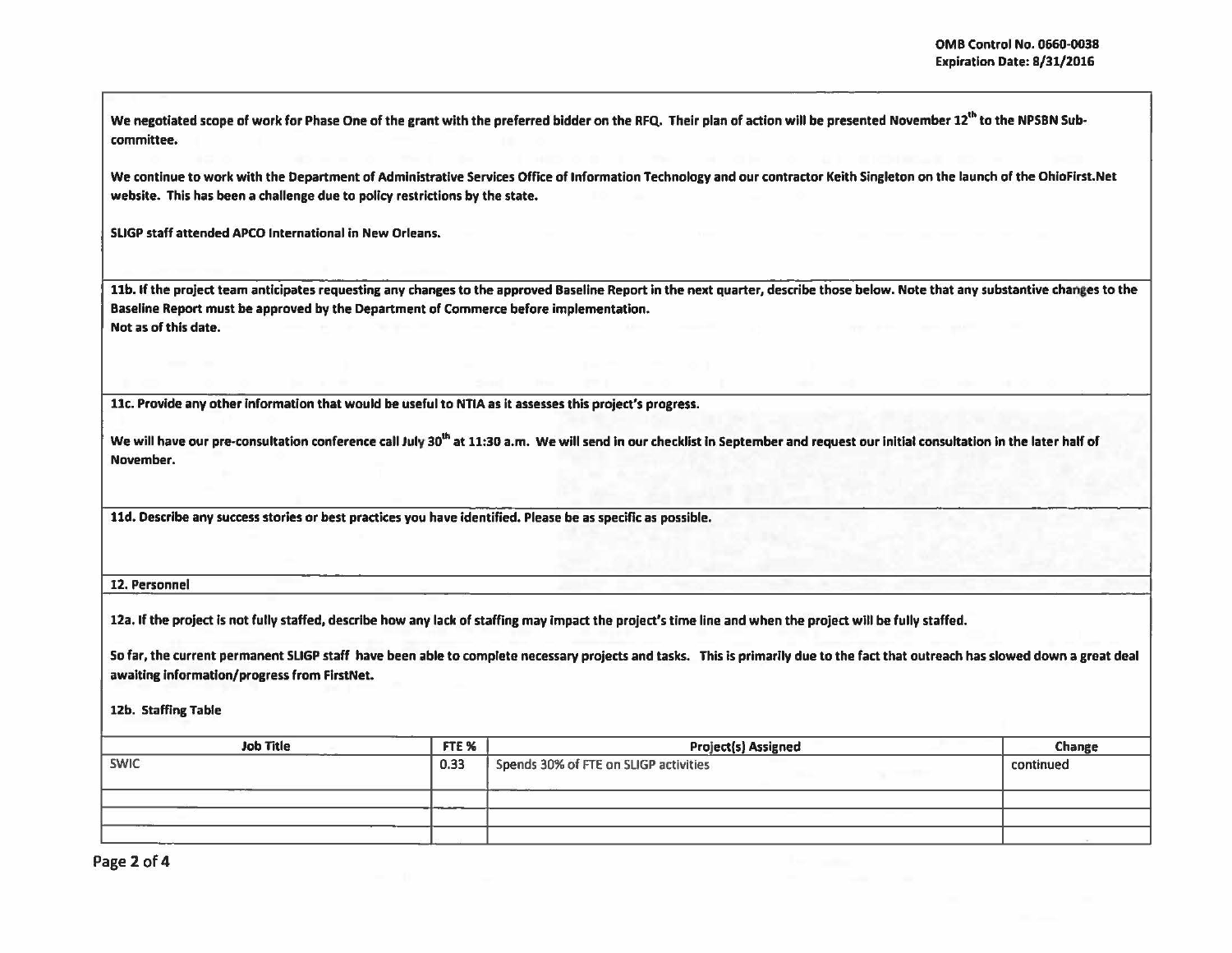|                                                                                                                                                                                                                                                                                       |                                                         |                          |                            | Add Row                       | <b>Remove Row</b> |                         |                                            |                                                 |                        |
|---------------------------------------------------------------------------------------------------------------------------------------------------------------------------------------------------------------------------------------------------------------------------------------|---------------------------------------------------------|--------------------------|----------------------------|-------------------------------|-------------------|-------------------------|--------------------------------------------|-------------------------------------------------|------------------------|
| 13. Subcontracts (Vendors and/or Subrecipients)<br>13a. Subcontracts Table - Include all subcontractors. The totals from this table must equal the "Subcontracts Total" in Question 14f.                                                                                              |                                                         |                          |                            |                               |                   |                         |                                            |                                                 |                        |
| Name                                                                                                                                                                                                                                                                                  | <b>Subcontract Purpose</b>                              | Type<br>(Vendor/Subrec.) | RFP/RFQ<br>Issued<br>(Y/N) | Contract<br>Executed<br>(Y/N) | <b>Start Date</b> | <b>End Date</b>         | <b>Total Federal</b><br>Funds<br>Allocated | <b>Total Matching</b><br><b>Funds Allocated</b> | Project and % Assigned |
| Keith<br>Singleton                                                                                                                                                                                                                                                                    | <b>Website Development</b><br>/ Marketing<br>Consultant | Vendor                   | N                          | γ                             | May 23,<br>2014   | <b>June 30,</b><br>2015 | \$49,500.00                                | 0                                               |                        |
| <b>TBD</b>                                                                                                                                                                                                                                                                            | Marketing and<br>Promotion                              | Vendor                   | N                          | N                             |                   |                         | \$18,000                                   |                                                 |                        |
| <b>TBD</b>                                                                                                                                                                                                                                                                            | <b>Data Collection</b>                                  | Vendor                   | N                          | N                             |                   |                         | \$623,040                                  |                                                 |                        |
| <b>TBD</b>                                                                                                                                                                                                                                                                            | <b>SCIP Consultant</b>                                  | Vendor                   | N                          | N                             |                   |                         | \$21,000                                   |                                                 |                        |
| <b>TBD</b>                                                                                                                                                                                                                                                                            | MOU/MOA Consultant                                      | Vendor                   | N                          | N                             |                   |                         | \$36,480                                   |                                                 |                        |
| <b>Kelly Castle</b>                                                                                                                                                                                                                                                                   | <b>Project Manager</b>                                  | Vendor                   | N                          | Y                             | 9/30/13           | 6/30/16                 | \$423,335                                  |                                                 |                        |
| Dan Greene                                                                                                                                                                                                                                                                            | <b>Outreach Coordinator</b>                             | Vendor                   | N                          | Y                             | 9/30/13           | 6/30/16                 | \$271,848                                  |                                                 |                        |
| Karen<br>Stattmiller                                                                                                                                                                                                                                                                  | <b>Budget Analyst</b>                                   | Vendor                   | N                          | Y                             | 4/12/14           | 6/30/16                 | \$135,472                                  |                                                 |                        |
| <b>RFQ093</b>                                                                                                                                                                                                                                                                         | Phase One                                               | Vendor                   | Υ                          | N                             |                   |                         |                                            |                                                 |                        |
|                                                                                                                                                                                                                                                                                       |                                                         |                          |                            | <b>Add Row</b>                | <b>Remove Row</b> |                         |                                            |                                                 |                        |
| 13b. Describe any challenges encountered with vendors and/or subrecipients. We have selected a vendor for website development and other media enhancements. The<br>challenge was really with state processes and not federal ones. It is anticipated the vendor will start work soon. |                                                         |                          |                            |                               |                   |                         |                                            |                                                 |                        |